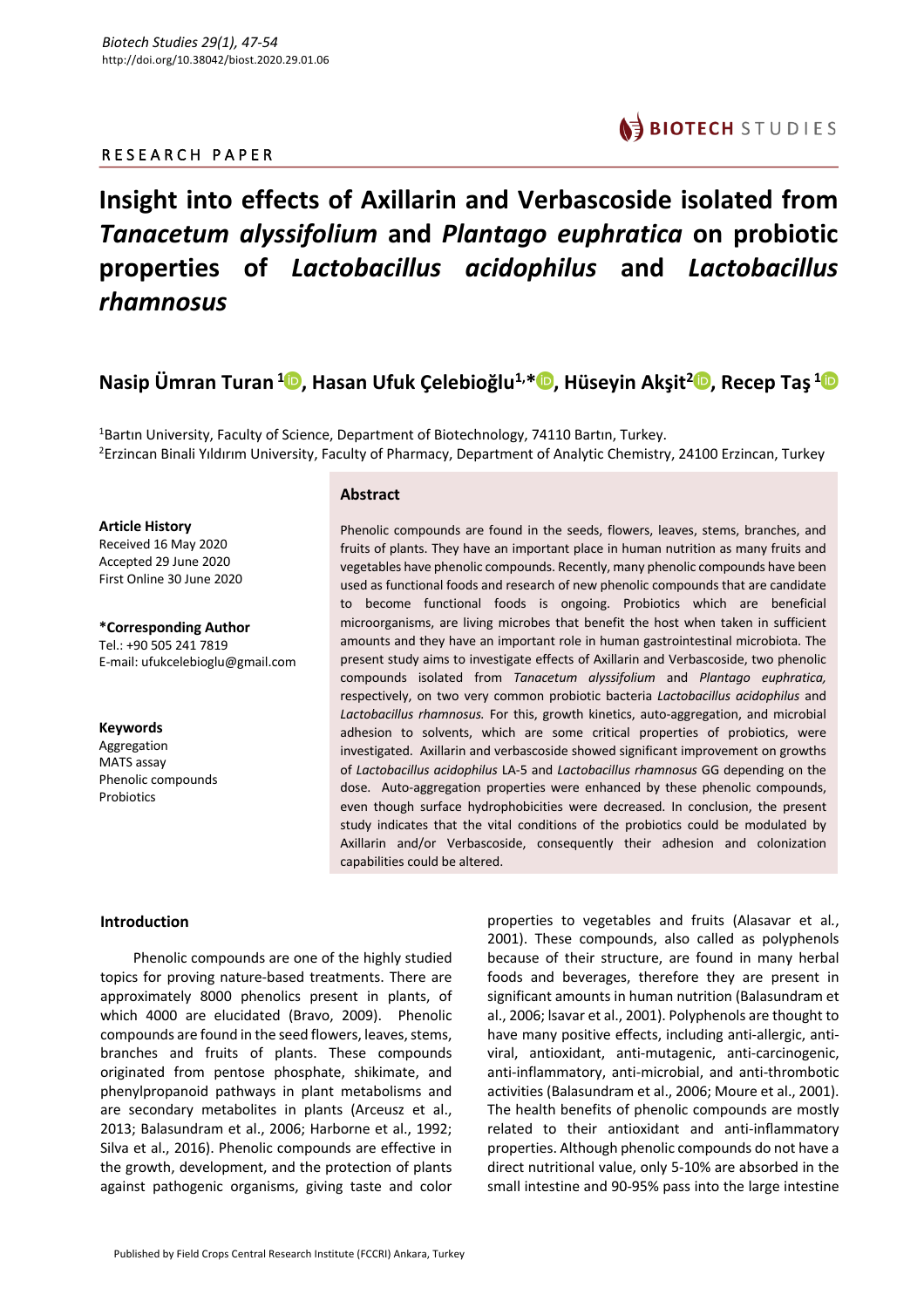(Crozier et al., 2010). The compounds that interact directly with intestinal microflora may have positive or negative effects on these microorganisms (Cueva et al., 2017; Liano et al., 2016; Pereira-Caro et al., 2015). Probiotics are living microbes that benefit the host in sufficient amounts of practice and they have an important role in human nutrition and health. Such behavior of probiotics makes them functional foods that interact directly with gastrointestinal microflora (Arjmandi 2014; FAO, WHO 2006; Reuter 2001; Saarela et al., 2000). The most well-known probiotics belong to *Lactobacillus* genus. It is possible to find numerous studies regarding to modern-day *Lactobacillus acidophilus* and *Lactobacillus rhamnosus*. *Lactobacilli* are involved in human nutrition through their presence in milk and dairy products. Daily consumption of various types of food may alter the effects of probiotic bacteria on the intestinal system (Billoo et al., 2006; Kim et al., 2006; Lee & Salminen, 1995; Salminen et al., 1998).

The reported antibacterial and antioxidant properties of phenolic compounds and how these compounds affect probiotic microorganisms that benefit their hosts, are among the topics that are still being investigated and discussed among the community today. Verbascoside, which was isolated from the *Tanacetum alyssifolium* for this research, is phenylethanoid glycoside, belonging to the phenylpropanoid family. The other phenolic compound is Axillarin which is an o-methylated flavanol belonging to the Flavonoid group isolated from the *Plantago euphratica*. Previous studies on the phenolic compounds of Verbascoside and Axillarin (Figure 1) have been studied on their antioxidant and anti-inflammatory effects (Georgiev et al. 2012; Hu et al. 2017). Therefore, the present study aimed to elucidate the effects of these polyphenol compounds on probiotics microorganisms, *Lactobacillus acidophilus* and *Lactobacillus rhamnosus.*

#### **Isolation of Axillarin**

20 g of methanolic extract of *Tanacetum alyssifolium* was firstly fractioned over sephadex LH-20 using methanol as a mobile phase. According to the thinlayer chromatography (TLC) basis, Axillarin containing fractions (1.2 g) were combined and separated over C18 packed column. Water and methanol mixture were used as follows: 100:0, 80:20, 70:30 and 60:40 (v:v) each 0.5 L. Axillarin was obtained from fractions eluted with 60:40 water: methanol (v:v) system. The solvents were evaporated to dryness to give 875 mg of Axillarin.

#### **Isolation of Verbascoside**

Ten grams (10 g) of methanolic extract of *Plantago euphratica* was dissolved in hot water, then kept at +4°C overnight and non-soluble parts were removed by filtration. The water extract was lyophilized to give 4 g of pale-yellow solid. One gram (1 g) portion of extract was dissolved in 20 mL deionized water and repeatedly injected to HPLC ten times using 2 mL sample loop. The HPLC system used was a Shimadzu Prep-HPLC instrument with recycling mode equipped with LC20AR pump, SPD-20A UV-Vis detector and FRC-10A fraction collector. The mobile phase was a mixture of deionized water/acetonitrile (ACN); the UV wavelengths were 235 and 280 nm. The preparative column (250×20 mm, 10 µm) used was C18 (EMR Chrometsil). The flow rate was 8 mL/min. Verbascoside was purified from crude extract using a gradient elution from 90:10 to 50:50 (water: ACN) with 8 mL/min flow rate. The main peaks were collected according to the absorbance at 235 and 230 nm. Each collected fraction was purified using recycling mode with isocratic elution with 85:15 (Water: ACN), with 8 mL/min flow rate. The recycling process was continued until a clear separation was observed.



**Figure 1.** Chemical structures of (A) Axillarin and (B) Verbascoside.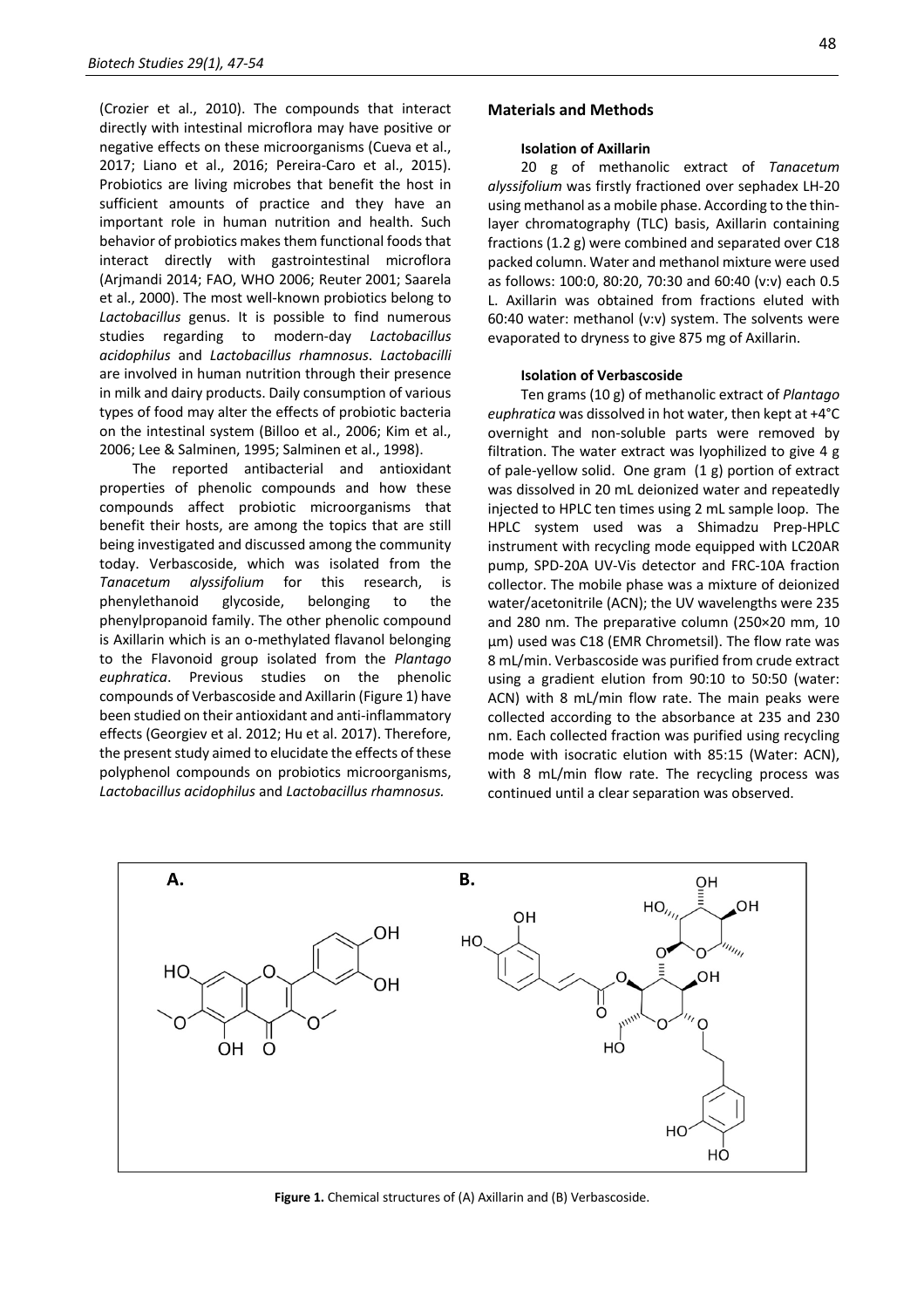$1$ <sup>1</sup>H and  $13$ C NMR spectra were recorded on 400 MHz and 600 MHz, respectively (Bruker). Chemical shifts were in ppm from Me4Si, generated from MeOD.

## **Growth of probiotic bacteria in the presence of Axillarin and Verbascoside, and their bacterial growth kinetics**

*Lactobacillus acidophilus* LA-5 and *Lactobacillus rhamnosus* GG, kindly provided from Chr. Hansen, Turkey, were grown in Man, Rogosa and Sharpe (MRS) medium without shaking, at 37 °C (Celebioglu et al., 2018). The bacteria were treated separately with Axillarin and Verbascoside, not in mixture and Axillarin and Verbascoside were not added to the control groups (MRS only). Two different experiments were prepared for Axillarin and Verbascoside under the same conditions, and 5  $\mu$ g/mL, 10  $\mu$ g/mL and 12.5  $\mu$ g/mL Axillarin and Verbascoside were added to bacterial growth media for each treatment groups. Bacterial optical density measurements were determined every four-hours with McFarland tube densitometer (Buch-Holm).

#### **Probiotic auto-aggregation**

Bacterial cells were incubated for 16 hours by treatment with Axillarin and Verbascoside, harvested in stationary phase (3200 g, 15 min), washed with Phosphate-saline buffer (PBS) and re-suspended in PBS to OD<sub>600</sub> 0.5 (Kos et al., 2003). The percentage of autoaggregation is calculated according to equation 1;

$$
Auto-Aggregation\% = \left(1 - \frac{At}{A0}\right) \times 100
$$

where  $A_t$  is the absorbance measured after incubation and  $A_0$  is the absorbance measured at  $0<sup>th</sup>$  hour (Kos et al., 2003).

#### **Microbial adhesion to solvent (MATS)**

Microbial adhesions of probiotic bacteria to solvents were measured by using the method described previously in the study of Kos et al. (2003). After growing, harvesting, and washing the bacterial cells as described above, they were suspended with  $0.1$  M KNO<sub>3</sub> (pH 6.2) to have  $OD_{600}$  of 0.5. One mL of Xylene (nonpolar solvent) was added to 3 mL of bacterial suspension and incubated at room temperature (RT) for 10 min then the two-phase system was vortexed for 2 min, the aqueous phase was separated and incubated again for 20 min at RT. Absorbance was measured at 600 nm and bacterial adhesion solvent was calculated according to equation 2;

$$
Adhesion \ \% = \ \ 1 - \left(\frac{A1}{A0}\right) \ x 100
$$

where,  $A_1$  is the absorbance measured after the incubation and  $A_0$  is the absorbance measured before the incubation (Kos et al., 2003).

#### **Statistical analysis**

Each experiment was designed as three biological replicates, and measurements were repeated three times. Results of measurements were expressed as mean ± standard deviation and One-way ANOVA was used to evaluate the results using GraphPad Prism version 8.0. Differences were considered as significant for *p*<0.05.

## **Results and Discussion**

#### **NMR assay of Axillarin**

<sup>1</sup>H NMR (600 MHz, MeOD) δ<sub>H</sub> 7.61 (s, 1H), 7.52 (d, *J* = 8.0 Hz, 1H), 6.89 (d, *J* = 8.0 Hz, 1H), 6.48 (s, 1H), 4.84 (brs, 4H, -OH), 3.87 (s, 3H, -OCH<sub>3</sub>), 3.78 (s, 3H, -OCH<sub>3</sub>).<br><sup>13</sup>C NMR (150 MHz, MeOD) δ<sub>C</sub> 178.8 (C-4),157.4 (C-7), 156.7 (C-2), 152.3 (C-5), 152.2 (C-9), 148.5 (C-4'), 145.0 (C-3'), 137.8 (C-3), 131.2 (C-6), 121.5 (C-1'), 120.9 (C-6'), 115.1 (C-5'), 115.0 (C-2'), 104.9 (C-10), 93.6 (C-8),59.5 (C-6-OCH3), 59.1 (C-3-OCH3).

#### **NMR assay of Verbascoside**

<sup>1</sup>H NMR (400 MHz, MeOD) δ<sub>H</sub> 7.62 (d, J=15.87, 1H, Hβ'), 7.08 (d, J=2.12, 1H, H2'), 6.98 (dd, J=8.21, 2.12, 1H, H6'), 6.80 (d, J=8.09, 1H, H5'), 6.72 (d, J=2.09, 1H, H2), 6.70 (d, J=7.91, 1H, H5), 6.59 (dd, J=8.00, 2.14, 1H, H6), 6.30 (d, J=15.88, 1H, Hα'), 5.21 (d, J=1.83, 1H, H1'''), 4.94 (m, 1H, H4''), 4.40 (d, J=7.86, 1H, H1''), 4.07 (dt, J=9.71, 7.32, 1H, Hαa), 3.94 (m, 1H, H2'''), 3.84 (t, J=9.20, 1H, H3''), 3.74 (m, 1H, Hαb), 3.65 (m, 1H, H6''a), 3.61 (m, 1H, H3'''), 3.58 (m, 1H, H5'''), 3.56 (m, 1H, H5''), 3.54 (m, 1H, H6''b), 3.41 (t, J=8.48, 1H, H2''), 3.32 (m, 1H, H4'''), 2.81 (dt, J=7.35, 2.45, 2H, Hβ), 1.11 (d, J=6.21, 3H, H6'''). 13C NMR (101 MHz, MeOD)  $δ<sub>c</sub>$  166.93 (C=O), 148.38 (C4'), 146.63 (Cβ'), 145.43 (C3'), 144.74 (C3), 143.28 (C4), 130.15 (C1), 126.32 (C1'), 121.83 (C6'), 119.91 (C6), 115.76 (C2), 115.17 (C5'), 114.96 (C5), 113.91 (C2'), 113.37 (Cα'), 102.83 (C1''), 101.63 (C1'''), 80.27 (C3''), 74.83 (C2''), 74.65 (C5''),

NMR assignments were fully agreed with literature for Verbascoside and Axillarin (Akdemir et al., 2004). Verbascoside is a common phenyl ethanoid for *Plantago* species and was previously isolated from *P. lagopus* (Harput et al., 2012), *P*. *pellardii* (Gálvez et al., 2005), and *P. cynops* (Debrauwer et al., 1989).

#### **Bacterial growth kinetics**

In this study, Axillarin and Verbascoside were used in concentrations of 5, 10 and 12.5 µg/mL. The groups treated with Axillarin and Verbascoside showed significant improvement on *Lactobacillus acidophilus* LA-5 and *Lactobacillus rhamnosus* GG depending on the dose of phenolic compounds, when compared with control groups (Figure 2). Previous studies have examined the antimicrobial effect of Axillarin and found that it inhibited the development of pathogenic bacteria (Avila et al., 1999). However, in the present study, Verbascoside have positively influenced growth of *Lactobacillus acidophilus* and *Lactobacillus rhamnosus*.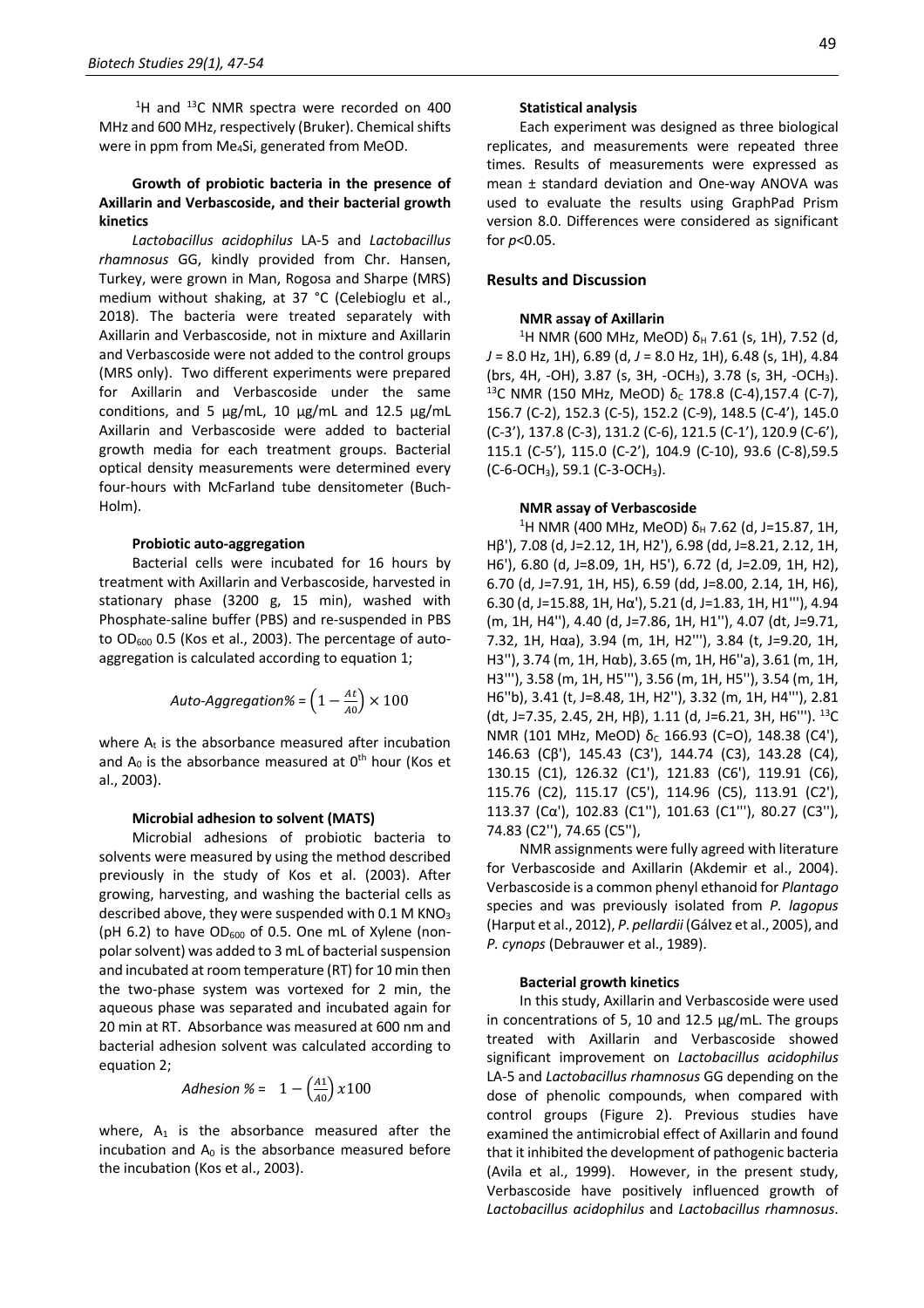

**Figure 2.** Growth kinetics of probiotic bacteria. (A) Growth curve of *Lactobacillus acidophilus* LA-5 and *Lactobacillus rhamnosus* GG when grown in the presence of Axillarin. (B) Growth curve of *Lactobacillus acidophilus* LA-5 and *Lactobacillus rhamnosus* GG when grown in the presence of Verbascoside.

Anti-inflammatory effect studies have also been reported for Axillarin, but on *Lactobacillus acidophilus* LA-5 and *Lactobacillus rhamnosus* GG have shown an effect that promoted development (Beg et al., 2011). The fact that these compounds have no antimicrobial effects on *Lactobacillus acidophilus* and *Lactobacillus rhamnosus*suggests that they have the potential to have selectively positive effects on beneficial bacteria in the intestinal microflora.

## **Bacterial auto-aggregation**

Even though there are many protective mechanisms present in the gastrointestinal mucosa, humans are occasionally exposed to enteric pathogens. Enteric pathogens cause infection by colonizing on microflora present in the gastrointestinal tract (Sekirov et al., 2010). Therefore, adhesion to intestinal epithelial cells is a prerequisite for colonizing probiotic strains in the gastrointestinal tract, preventing their immediate elimination (Alander et al., 1997; Freter 1992; Pedersen and Tannock 1989). Consequently, auto-aggregation is an important condition for the adhesion and survival of probiotic strains to the intestinal epithelium (Boris et al., 1997; Del Re et al., 1998). The concentration of 5 µg/mL of Axillarin significantly decreased the auto-aggregation of *Lactobacillus acidophilus* at 1<sup>st</sup> hour, then the next hours of the auto-aggregation, it significantly (*p*<0.05) increased the auto-aggregation, when compared to

**Table 1.** Auto-aggregation percentages of probiotics grown in the presence of Axillarin. The results are given as mean with standard deviations. Asterisks (\*) indicate the differences are statistically significant (*p*<0.05) when compared to respective control groups, according to One-Way ANOVA.

|                 | $1st$ Hour       | $2nd$ Hour       | 3rd Hour         | 4 <sup>th</sup> Hour | 5 <sup>th</sup> Hour |  |  |
|-----------------|------------------|------------------|------------------|----------------------|----------------------|--|--|
|                 | L. acidophilus   |                  |                  |                      |                      |  |  |
| Control         | $59.2 \pm 0.6$   | $21.8 \pm 0.7$   | $59.7 \pm 13.0$  | $70.4 \pm 17.6$      | $83.8 \pm 9.5$       |  |  |
| $5 \mu g/mL$    | $20.5 \pm 1.4$ * | $42.7 \pm 1.3$ * | $70.4 \pm 4.5$ * | $79.1 \pm 1.5$ *     | $81.6 \pm 0.7$       |  |  |
| $10 \mu g/mL$   | $21.8 \pm 0.3$ * | $65.0 \pm 0.2$ * | $70.1 \pm 0.3$ * | $72.1 \pm 0.5$       | $84.1 \pm 7.0$       |  |  |
| 12.5 $\mu$ g/mL | $29.6 \pm 0.2$ * | $32.9 \pm 0.1$ * | $64.2 \pm 3.8$   | $79.8 \pm 2.0$ *     | $87.4 \pm 6.1$ *     |  |  |
|                 | L. rhamnosus     |                  |                  |                      |                      |  |  |
| Control         | $84.5 \pm 2.6$   | N.D.             | N.D.             | N.D.                 | N.D.                 |  |  |
| $5 \mu g/mL$    | $84.3 \pm 2.4$   | N.D.             | N.D.             | N.D.                 | N.D.                 |  |  |
| $10 \mu g/mL$   | $88.7 \pm 5.2$ * | N.D.             | N.D.             | N.D.                 | N.D.                 |  |  |
| 12.5 $\mu$ g/mL | $89.1 \pm 3.0$ * | N.D.             | N.D.             | N.D.                 | N.D.                 |  |  |

N.D.: Not Determined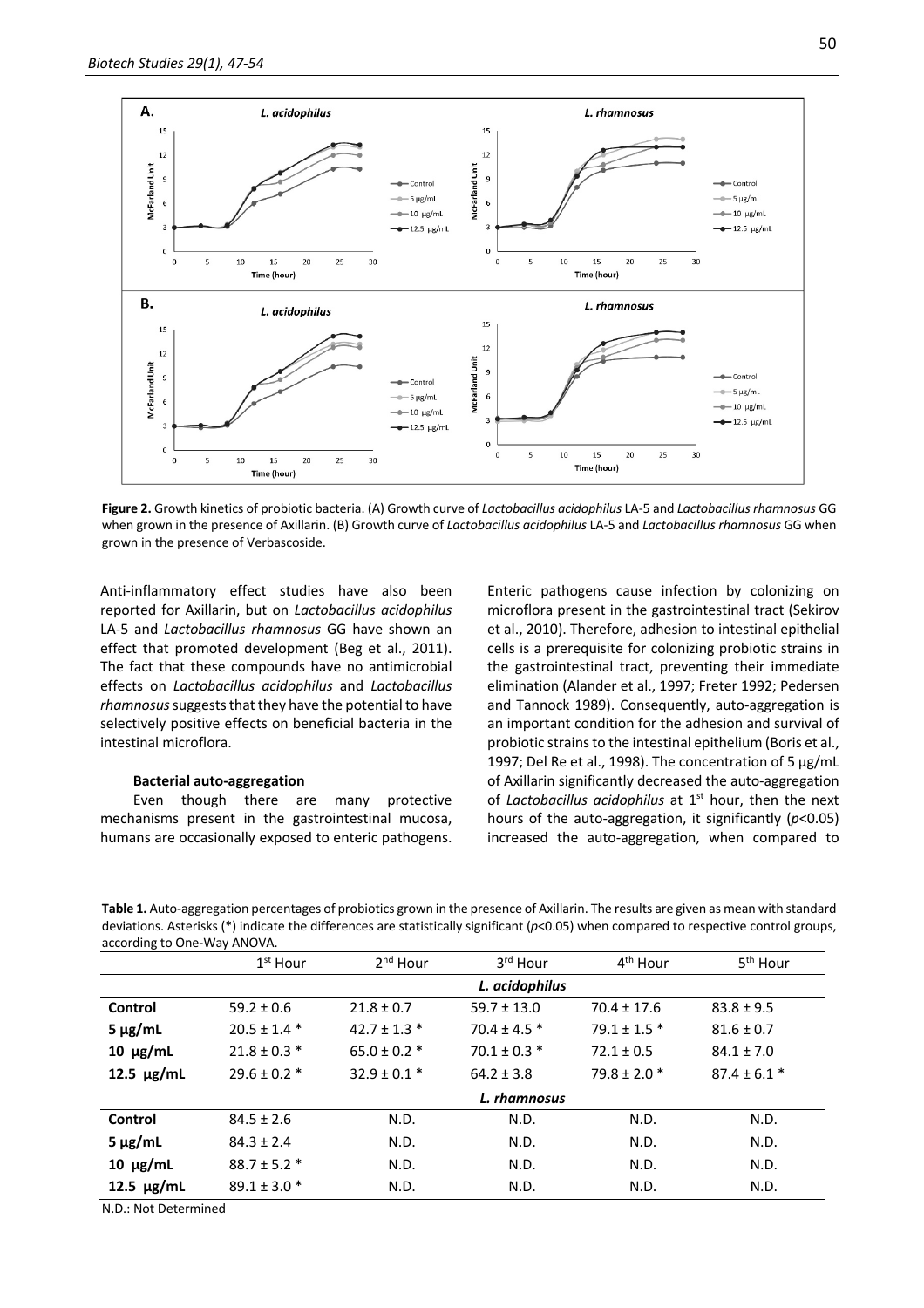control (Table 1). The second concentration is 10 µg/mL and showed a significant decrease at  $1<sup>st</sup>$  hour, but at  $2<sup>nd</sup>$ and 3rd hour, it increased the auto-aggregation, compared to control group. The last concentration is 12.5 µg/mL and showed a significant decrease in the first two hours but increase in auto-aggregation in the last hours. This could mean Axillarin has a positive effect on auto-aggregation of *Lactobacillus acidophilus*. On the other hand, the auto-aggregation of *Lactobacillus rhamnosus* was significantly increased by 10 µg/mL and 12.5 µg/mL of Axillarin in the first hour as compared to control group. In the next hours of the assay, the autoaggregation was reached to the maximum, which means the comparison and measurement were not possible (stated in the table as ND). The results of autoaggregation indicate that these polyphenols can positively affect the adhesion of the probiotic bacteria as auto-aggregation which is very important for probiotic microorganisms to adhesion and live in the gastrointestinal tract (GIT) (Boris et al., 1997; Del Re et al., 1998).

Auto-aggregation of Verbascoside showed a significant decrease (*p*<0.05) in auto-aggregation of *L. acidophilus* at the concentration of 5 µg/mL in the 1<sup>st</sup> and 2<sup>nd</sup> hours as compared with control groups; however, increase in the  $5<sup>th</sup>$  hour (Table 2). The concentration of 10 µg/mL showed an important decrease in auto-aggregation in the  $1<sup>st</sup>$  and  $2<sup>nd</sup>$ , but significantly increased in the  $3<sup>rd</sup>$  and  $5<sup>th</sup>$  hours. The concentration of 12.5 µg/mL significantly decreased auto-aggregation in the 2<sup>nd</sup> and there are significantly increases at  $3<sup>rd</sup>$ ,  $4<sup>th</sup>$ , and  $5<sup>th</sup>$  hours when compared with control group. On the other hand, auto-aggregation of *Lactobacillus rhamnosus* was significantly increased by Verbascoside with every concentration. In the next hours of measurements, the auto-aggregations were not able to be obtained, which means there were no bacteria found on the surface of suspension because

they were aggregating completely down to the tubes (Table 2).

Auto-aggregation of probiotics grown in the presence of phenolic compounds was mostly lower than the control group at  $1<sup>st</sup>$  hour. This could be explained by that bacteria started interacting each other at the beginning and after one hour, these interactions could not be fully achieved. Thus, in time, bacteria could interact fully, and the effects of phenolic compounds could be observed at the later hours. Increased autoaggregation, at later hours, can indicate these beneficial bacteria are positively affected by Axillarin and Verbascoside, thus they have potential to adhere more in the GIT and show their probiotic activities to the host (Boris et al., 1997; Del Re et al., 1998).

#### **Microbial adhesion to solvents (MATS)**

The surface properties of *Lactobacilli* contribute to their interactions with the host and gastrointestinal microbiota. Thus, this can affect their residence in GIT by allowing *Lactobacilli* adhering to intestinal tissue, as well as affecting interactions with their own species and other bacteria (Kleerebezem et al., 2010; Lebeer et al., 2008). The adhesion behavior of microbial cells has been shown to depend on the van der Waals interactions and balance of electrostatic on the hydrophobic character of the surfaces (Boonaert & Rouxhet 2000). Hydrophobicity plays an important role for the contact between a bacterial cell and mucous or epithelial cell (Schillinger et al., 2005). In this assay, Xylene (non-polar solvent) was used to assess the hydrophobic and hydrophilic characteristics of bacterial surface (Bellon-Fontaine et al., 1996; Kos et al., 2003). As a result of the assays conducted, surface hydrophobicity of both bacteria was significantly (*p<*0.05) decreased by presence of Axillarin and Verbascoside at every concentration, as compared to control (Figure 3).

**Table 2.** Auto-aggregation percentages of probiotics grown in the presence of Verbascoside. The results are given as mean with standard deviations. Asterisks (\*) indicate the differences are statistically significant (*p*<0.05) when compared to respective control groups, according to One-Way ANOVA applied for each column.

|                 | $1st$ Hour        | 2 <sup>nd</sup> Hour | 3rd Hour          | 4 <sup>th</sup> Hour | 5 <sup>th</sup> Hour |  |  |
|-----------------|-------------------|----------------------|-------------------|----------------------|----------------------|--|--|
|                 | L. acidophilus    |                      |                   |                      |                      |  |  |
| Control         | $31.4 \pm 12.2$   | $47.5 \pm 13.2$      | $47.4 \pm 1.1$    | $69.7 \pm 7.9$       | $64.5 \pm 3.6$       |  |  |
| $5 \mu g/mL$    | $23.1 \pm 7.9$ *  | $17.1 \pm 4.8$ *     | $49.3 \pm 1.9$    | $63.2 \pm 5.3$       | $71.5 \pm 0.5$ *     |  |  |
| $10 \mu g/mL$   | $28.0 \pm 2.3$ *  | $11.6 \pm 1.3$ *     | $61.8 \pm 0.2$ *  | $68.2 \pm 0.7$       | $77.0 \pm 10.1$ *    |  |  |
| 12.5 $\mu$ g/mL | $30.4 \pm 0.9$    | $34.6 \pm 6.9$ *     | $65.0 \pm 14.6$ * | $72.9 \pm 0.1$ *     | $62.7 \pm 0.6$       |  |  |
|                 | L. rhamnosus      |                      |                   |                      |                      |  |  |
| Control         | $65.8 \pm 2.1$    | N.D.                 | N.D.              | N.D.                 | N.D.                 |  |  |
| $5 \mu g/mL$    | $80.5 \pm 13.4$ * | N.D.                 | N.D.              | N.D.                 | N.D.                 |  |  |
| $10 \mu g/mL$   | $84.6 \pm 13.0$ * | N.D.                 | N.D.              | N.D.                 | N.D.                 |  |  |
| 12.5 $\mu$ g/mL | $81.0 \pm 0.6$ *  | N.D.                 | N.D.              | N.D.                 | N.D.                 |  |  |

N.D.: Not Determined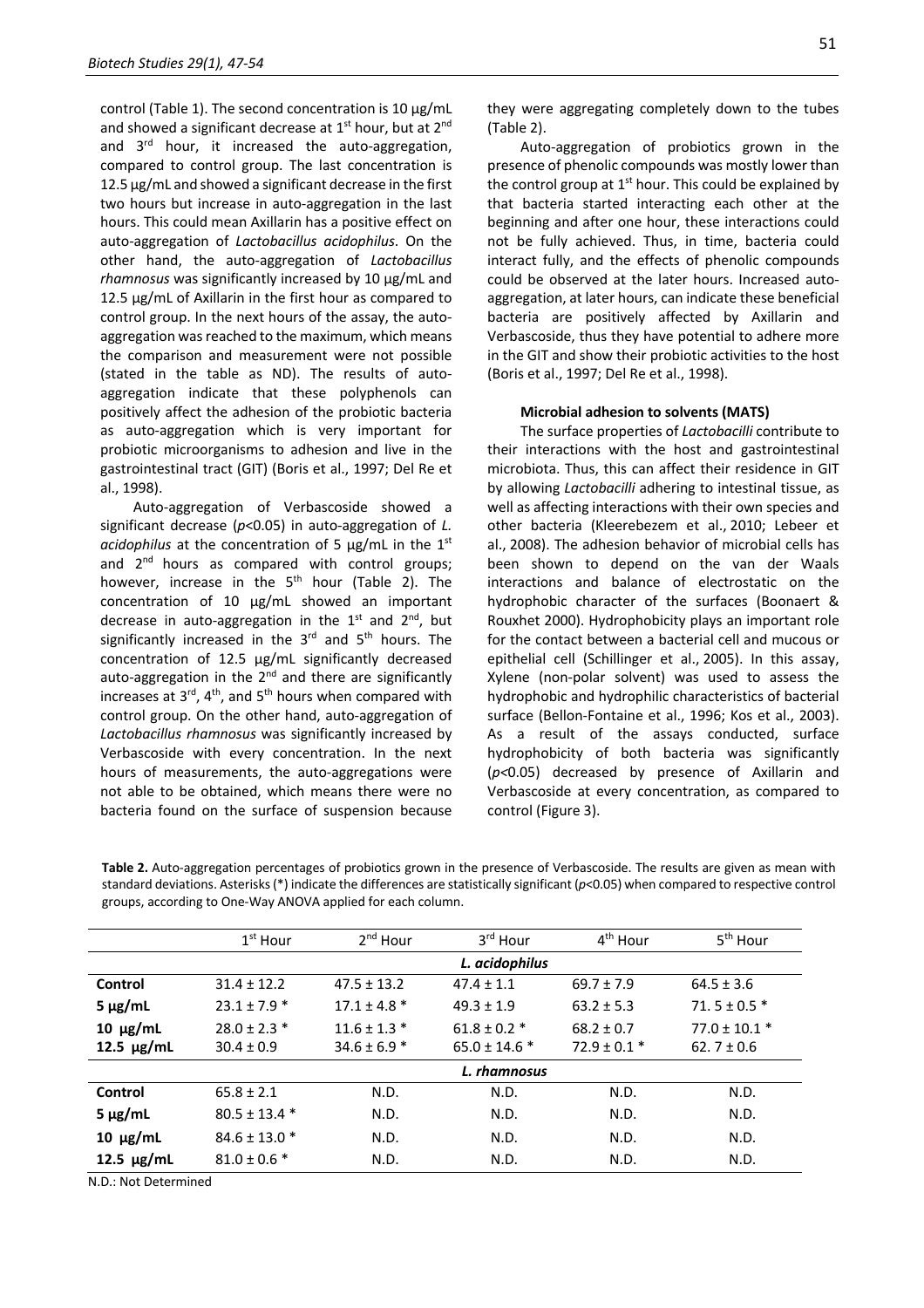

**Figure 3.** Surface hydrophobicity (A) of *Lactobacillus acidophilus* LA-5 and *Lactobacillus rhamnosus* GG when grown in the presence of Axillarin and (B) of *Lactobacillus acidophilus* LA-5 and *Lactobacillus rhamnosus* GG when grown in the presence of Verbascoside. Asterisks (\*) indicate the differences are statistically significant (*p*<0.05) when compared to respective control groups, according to One-Way ANOVA.

*Lactobacillus* may well serve as model systems for the study of structure-property functions of the bacterial cell envelope (Schär-Zammaretti & Ubbink 2003). Physicochemical properties of the cell surface, such as hydrophobicity, can affect the automatic aggregation and adhesion of bacteria to different surfaces. Cell adhesion is a complex process involving contact between bacterial cell membrane and interacting surfaces (Del Re et al., 1998; Perez et al., 1998; Wadström et al., 1987). On this topic, reported investigations were on the structure and forces of interaction and composition related to bacterial adhesion to intestinal epithelial cells (Del Re et al., 1998; Perez et al., 1998) and mucus (Collado et al., 2005). However, in addition to surface properties of the bacteria, the surface proteins that many *lactobacilli* possess, specifically S-layer proteins binding to the cell wall in a non-covalent manner, play significant roles in adhesion (Celebioglu & Svensson, 2017). The biological functions of the S-layer include protection, determination of cell shape, molecular and ion capture to surfaces where adhesion takes place. It is thought that the structure responsible for the attachment of a bacterial cell to the intestinal epithelium is the S-layer (Meng et al., 2017; Wasko et al., 2014). Therefore, not only hydrophobicity and aggregation are sufficient for good adhesion ability, but more importantly, surface proteins of bacteria play a key role on bacterial adhesion (Schär-Zammaretti & Ubbink 2003; Sengupta et al., 2013).

## **Conclusion**

In the present study, growth kinetics, autoaggregation, and microbial adhesion to solvents assays were tested using Axillarin and Verbascoside polyphenols on probiotics, which are beneficial microorganisms to the host (*Lactobacillus acidophilus* LA-5 and *Lactobacillus rhamnosus* GG). Probiotic bacteria tested here, treated with Axillarin and Verbascoside polyphenols, showed significant alterations in auto-aggregation and hydrophobicity experiments. The results from the auto-aggregation and hydrophobicity (MATS) experiments indicate that the vital conditions of the probiotics could be modulated by Axillarin and/or Verbascoside, consequently alter their adhesion and colonization capabilities. Furthermore, future studies could investigate how polyphenols affect the surface proteins of probiotic bacteria, which are of great importance for bacterial adhesion.

## **References**

- Akdemir, Z. Ş., Tatli, I. I., Bedir, E., & Khan, I. A. (2004). Iridoid and phenylethanoid glycosides from *Verbascum lasianthum*. *Turkish Journal of Chemistry*, *28*(2), 227- 234.
- Alasalvar, C., Grigor, J. M., Zhang, D., Quantick, P. C., & Shahidi, F. (2001). Comparison of Volatiles, Phenolics, Sugars, Antioxidant Vitamins, and Sensory Quality of Different Colored Carrot Varieties. *Journal of Agricultural and Food Chemistry*, *49*(3), 1410–1416.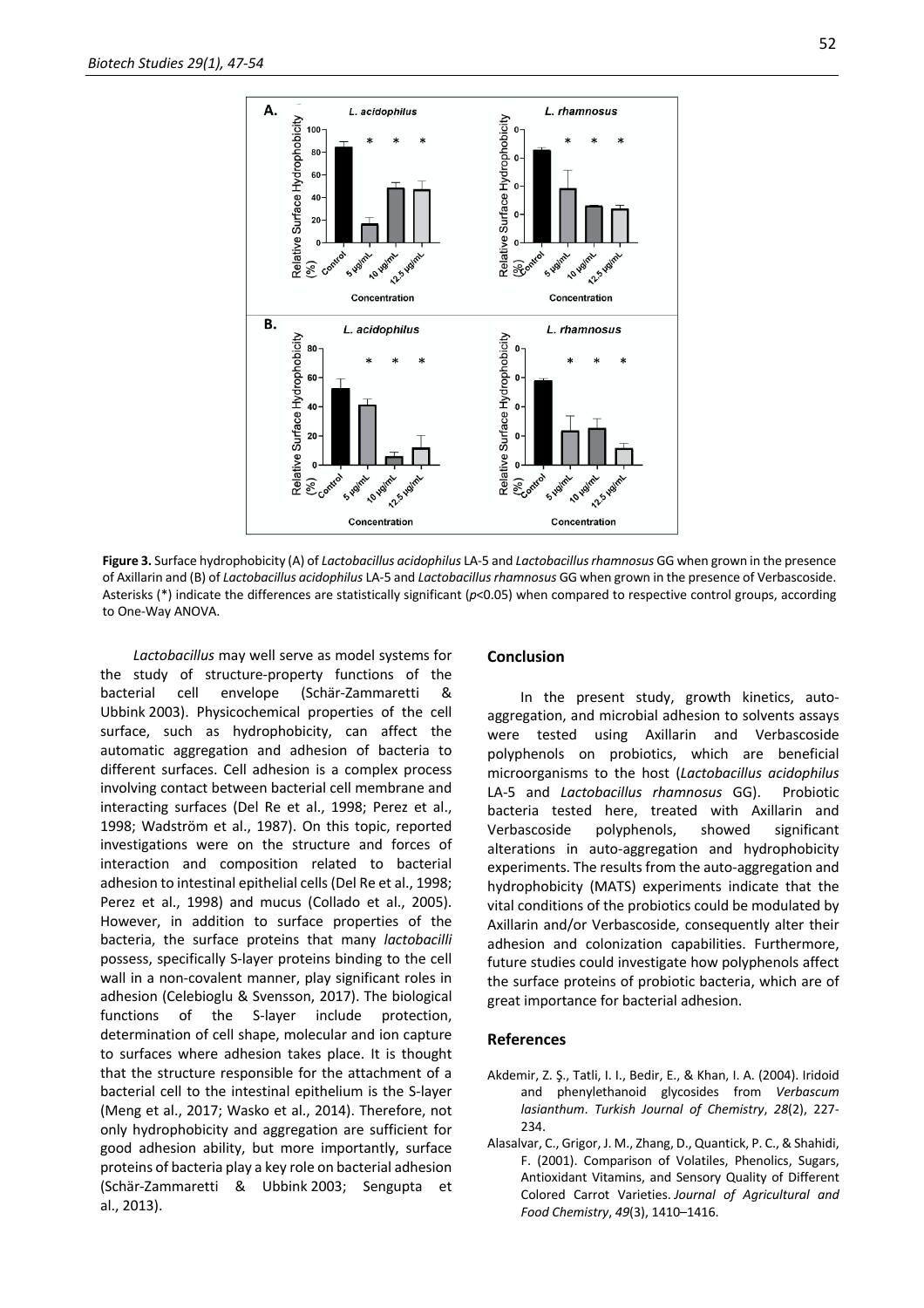- Alander, M., Korpela, R., Saxelin, M., Vilpponen-Salmela, T., Matilla-Sandholm, T., & Wright, A. (1997). Recovery of Lactobacillus rhamnosus GG from human colonic biopsies. *Letters in Applied Microbiology, 24*, 361–364.
- Arceusz, A., Wesolowski, M., & Konieczynski, P. (2013). Methods for Extraction and Determination of Phenolic Acids in Medicinal Plants: A Review. *Natural Product Communications*, *8*(12), 1821-29.
- Arjmandi, B. H. (2014). The Role of Prebiotics and Probiotics in Human Health. *Journal of Food & Nutritional Disorders*, *1*(2), 108.
- Avila, J. G., de Liverant, J. G., Martınez, A., Martınez, G., Munoz, J. L., Arciniegas, A., & de Vivar, A. R. (1999). Mode of action of Buddleja cordata verbascoside against Staphylococcus aureus. *Journal of Ethnopharmacology*, *66*(1), 75-78.
- Balasundram, N., Sundram, K., & Samman, S. (2006). Phenolic compounds in plants and agri-industrial by-products: Antioxidant activity, occurrence, and potential uses. *Food Chemistry*, *99*(1), 191–203.
- Bellon-Fontaine, M.-N., Rault, J., & van Oss, C.J. (1996) Microbial adhesion to solvents: a novel method to determine the electron-donor⁄ electron-acceptor or Lewis acid-base properties of microbial cells. *Colloid Surface B,* 7, 47–53.
- Beg, S., Swain, S., Hasan, H., Barkat, M. A., & Hussain, M. S. (2011). Systematic review of herbals as potential antiinflammatory agents: Recent advances, current clinical status and future perspectives. *Pharmacognosy Reviews*, *5*(10), 120.
- Billoo, A. (2006). Role of a probiotic (*Saccharomyces boulardii*) in management and prevention of diarrhoea. *World Journal of Gastroenterology*, *12*(28), 4557.
- Boonaert, C. J. P., & Rouxhet, P. G. (2000). Surface of lactic acid bacteria: Relationships between chemical composition and physicochemical properties. *Applied and Environmental Microbiology*, *66*(6), 2548–2554.
- Boris S, Suarez J. E, & Barbes C. (1997). Characterization of the aggregation promoting factor from *Lactobacillus gasseri* a vaginal isolate. *Journal of Applied Microbiology*, *83*(4), 413- 420.
- Bravo, L. (2009). Polyphenols: Chemistry, Dietary Sources, Metabolism, and Nutritional Significance. *Nutrition Reviews*, *56*(11), 317–333.
- Celebioglu, H. U., & Svensson, B. (2017). Exo- and Surface proteomes of the probiotic bacterium *Lactobacillus acidophilus* NCFM. *Proteomics, 17*(11), 1700019.
- Celebioglu, H. U., Delsoglio, M., Brix, S., Pessione, E., & Svensson, B. (2018). Plant polyphenols stimulate adhesion to intestinal mucosa and induce proteome changes in the probiotic *Lactobacillus acidophilus* NCFM. *Molecular Nutrition and Food Research, 62*(4), 1700638.
- Crozier, A., Del Rio, D., & Clifford, M. N. (2010). Bioavailability of dietary flavonoids and phenolic compounds. *Molecular Aspects of Medicine*, *31*(6), 446-467.
- Cueva, C., Gil-Sánchez, I., Ayuda-Durán, B., González-Manzano, S., González-Paramás, A., Santos-Buelga, C., Bartolomé, B., & Moreno-Arribas, M. (2017). An Integrated View of the Effects of Wine Polyphenols and Their Relevant Metabolites on Gut and Host Health. *Molecules*, *22*(1), 99.
- Collado, M. C., Gueimonde, M., Hemandez, M., Sanz, Y., & Salminen, S. (2005). Adhesion of selected *Bifidobacterium* strains to human intestinal mucus and the role of adhesion in enteropathogen

exclusion. *Journal of Food Protection*, *68*(12), 2672- 2678.

- Debrauwer, L., Maillard, C., Babadjamian, A., Vidal-Ollivier, E., Laget, M., Salmona, G., & Afzal-Raffi, Z. (1989). Study in the chemical constituents of *Plantago cynops* L. and antibacterial evaluation of verbascoside. *Pharmaceutica Acta Helvetiae*, *64*(7), 183-187.
- Del Re, B., Busetto, A., Vignola, G., Sgorbati, B., & Palenzona, D. (1998). Autoaggregation and adhesion ability in a *Bifidobacterium suis* strain. *Letters in Applied Microbiology, 27*, 307-310.
- FAO/WHO. (2006). Probiotics in food-health and nutritional properties and guidelines for evaluation. FAO Food Nutrition Paper, 85.
- Freter, M. (1992). Factors affecting the microecology of the gut In Probiotics. *The Scientific Basis ed. Fuller*, R. pp. 111– 145. Glasgow: Chapman & Hall.
- Gálvez, M., Martín-Cordero, C., Houghton, P. J., & Ayuso, M. J. (2005). Antioxidant activity of methanol extracts obtained from *Plantago* species. *Journal of Agricultural and Food Chemistry*, *53*(6), 1927-1933.
- Harborne, J. B., & Williams, C. A. (2000). Advances in flavonoid research since 1992. *Phytochemistry*, *55*(6), 481–504.
- Harput, U. S., Genc, Y., & Saracoglu, I. (2012). Cytotoxic and antioxidative activities of Plantago lagopus L. and characterization of its bioactive compounds. *Food and chemical toxicology*, *50*(5), 1554-1559.
- He, F., Ouwehand, A. C., Isolauri, E., Hosoda, M., Benno, Y., & Salminen, S. (2001). Differences In Composition And Mucosal Adhesion Of Bifidobacteria Isolated From Healthy Adults And Healthy Seniors. *Current Microbiology*, *43*, 351–354.
- Hu, J., Ma, W., Li, N., & Wang, K.-J. (2018). Antioxidant and Anti-Inflammatory Flavonoids from the Flowers of Chuju, a Medical Cultivar of Chrysanthemum Morifolim Ramat. *Journal of the Mexican Chemical Society*, *61*(4), 282-289.
- Kim, H. S., Park, H., Cho, I. Y., Paik, H. D., & Park, E. (2006). Dietary Supplementation of Probiotic Bacillus polyfermenticus, Bispan Strain, Modulates Natural Killer Cell and T Cell Subset Populations and Immunoglobulin G Levels in Human Subjects. *Journal of Medicinal Food*, *9*(3), 321–327.
- Kleerebezem, M., Hols, P., Bernard, E., Rolain, T., & Zhou, M. (2010). The extracellular biology of the lactobacilli. *FEMS Microbiology Reviews*, *34*, 199–230.
- Kos, B., Suskovic, J., Vukovic, S., Simpraga, M., Frece, J., & Matosic, S. (2003) Adhesion and aggregation ability of probiotic strain *Lactobacillus acidophilus* M29*. Journal of Applied Microbiology, 94*, 981–987.
- Lebeer, S., Verhoeven, T. L. A., Francius, G., Schoofs, G., Lambrichts, I., Dufreˆne, Y., Vanderleyden, J., & Keersmaecker, S. C. J. (2009). Identification of a gene cluster for the biosynthesis of a long, galactose-rich exopolysaccharide in *Lactobacillus rhamnosus GG* and functional analysis of the priming glycosyltransferase. *Applied and Environmental Microbiology*, *72*, 728–764.
- Llano, D. G. D., Gil-Sánchez, I., Esteban-Fernández, A., Ramos, A. M., Fernández-Díaz, M., Cueva, C., & Bartolomé, B. (2016). Reciprocal beneficial effects between wine polyphenols and probiotics: an exploratory study. *European Food Research and Technology*, *243*(3), 531–538.